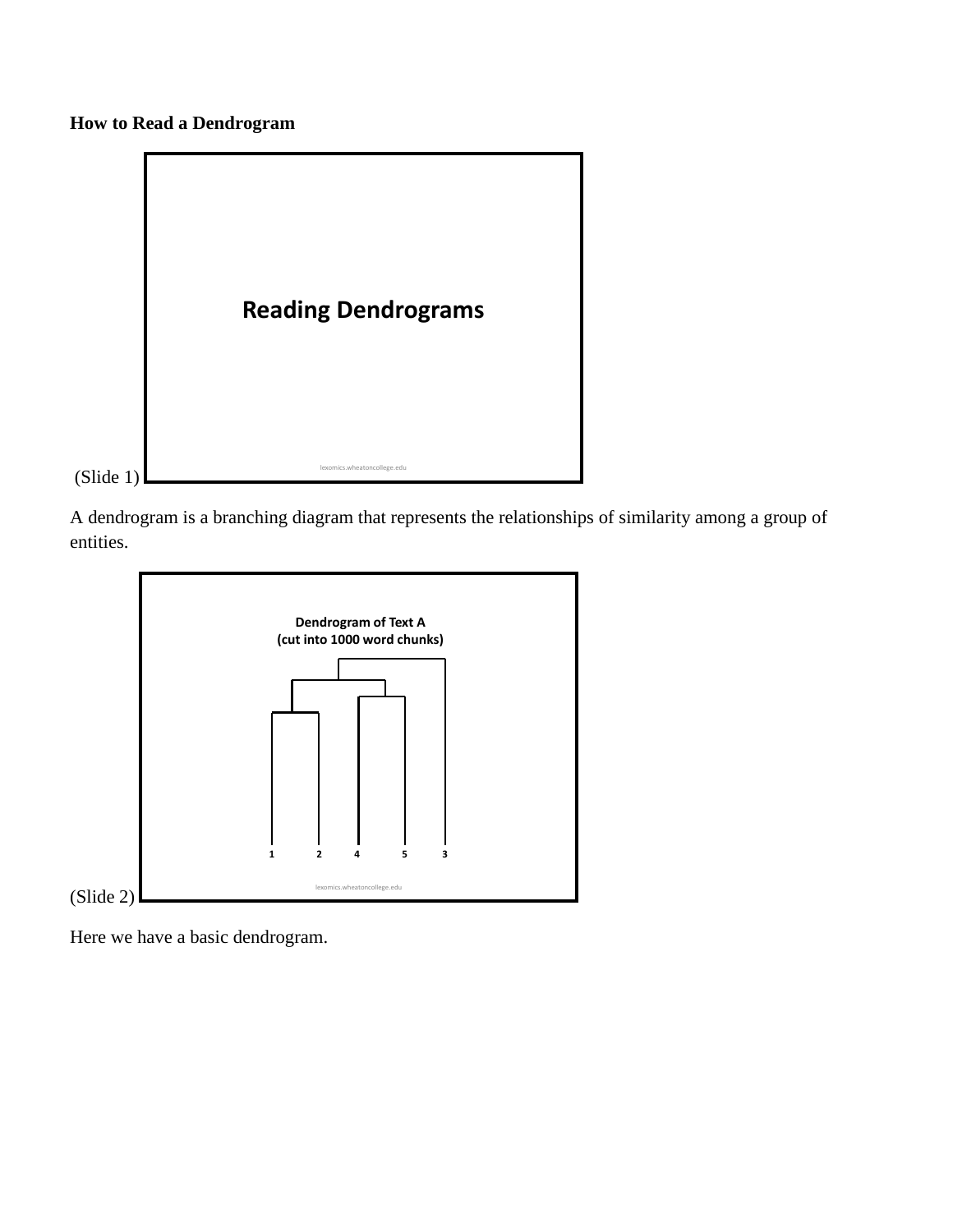

Each branch is called a *clade*.



The terminal end of each clade is called a *leaf*.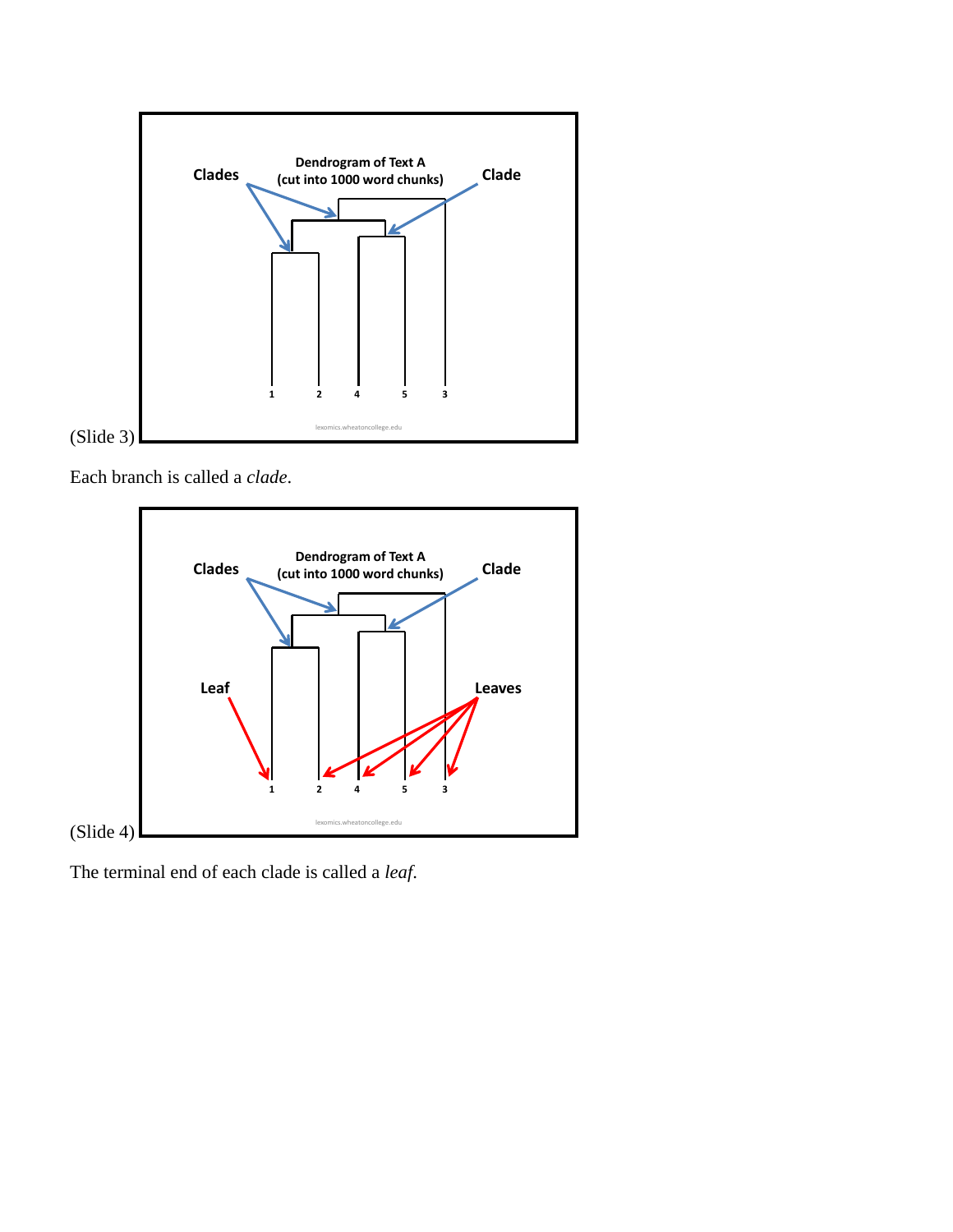

Clades can have just one leaf (these are called *simplicifolious*, a term from botany that means "singleleafed") or they can have more than one. Two-leaved clades are *bifolious*, three-leaved are *trifolious*, and so on. There is no limit to the number of leaves in a clade.



The *arrangement* of the clades tells us which leaves are most similar to each other. The *height* of the branch points indicates *how* similar or different they are from each other: the greater the height, the greater the difference.

We can use a dendrogram to represent the relationships between any kinds of entities as long as we can measure their similarity to each other. In Lexomic analysis, we compare the distribution of different words among whole texts or segments of texts.

In this dendrogram, we have cut a text into 5 segments—also called chunks—that are each 1000 words long.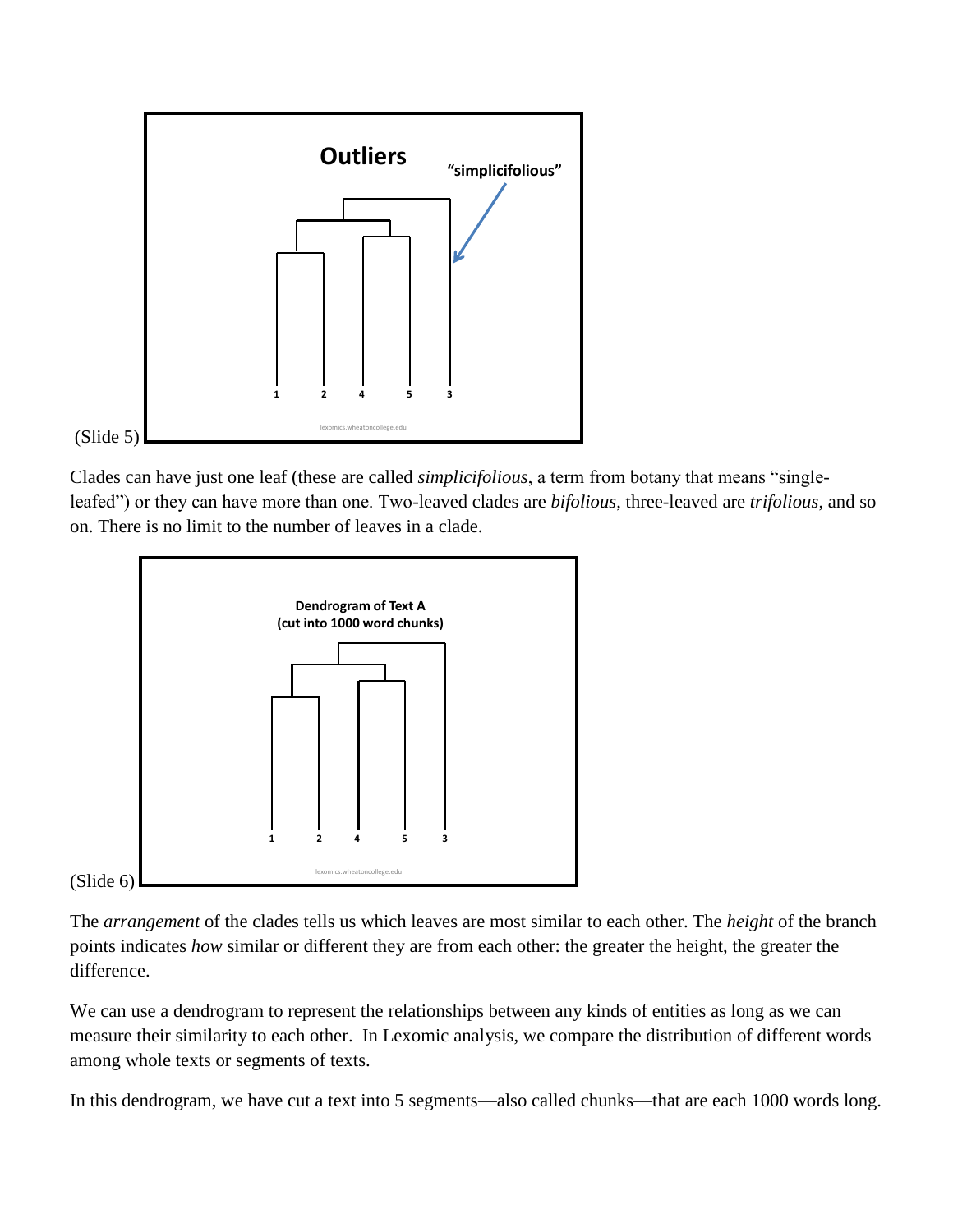There are two ways to interpret a dendrogram: in terms of large-scale groups or in terms of similarities among individual chunks.

To identify large-scale groups, we start reading from the top down, finding the branch points that are at high levels in the structure.



In this particular dendrogram, we see that chunk three is completely separate from all the others. Chunk three is therefore *simplicifolious*. We interpret its placement as indicating that the distribution of words in that chunk is substantially different from the distribution in the remaining chunks.

These other chunks can be clustered into groups.

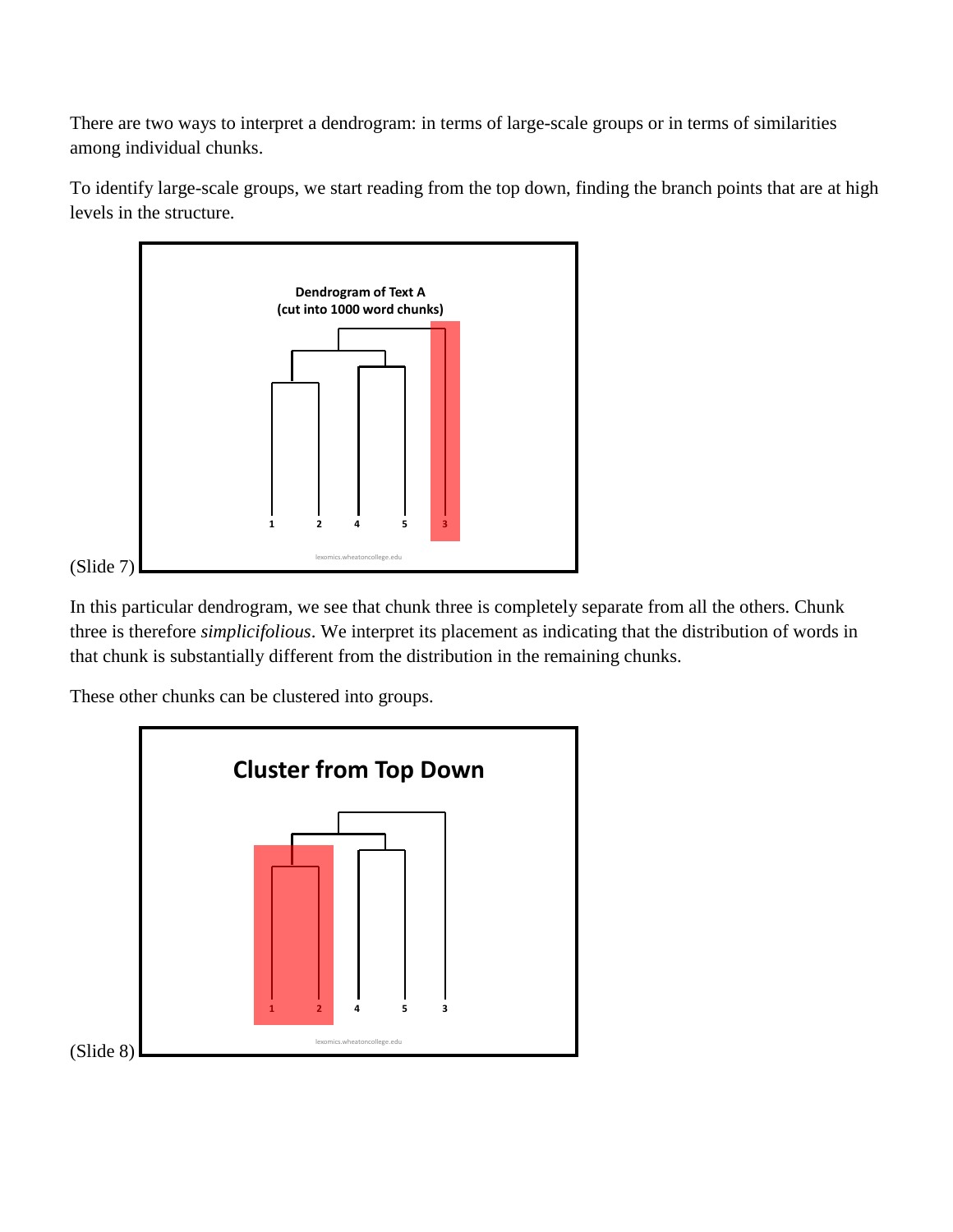

In this dendrogram chunks one and two are more similar to each other than they are to four or five. The branch containing chunks one and two is a clade. We usually label clades—at any level of the diagram with Greek letters, moving from left to right and top to bottom.

If we are trying to identify which individual segments are most similar to each other, we read the dendrogram from the bottom up, identifying the first clades to join together as we move from bottom to top.



The connection between chunks one and two is the closest link to the bottom of the diagram. Therefore chunks one and two are most similar and join together first in the branching diagram.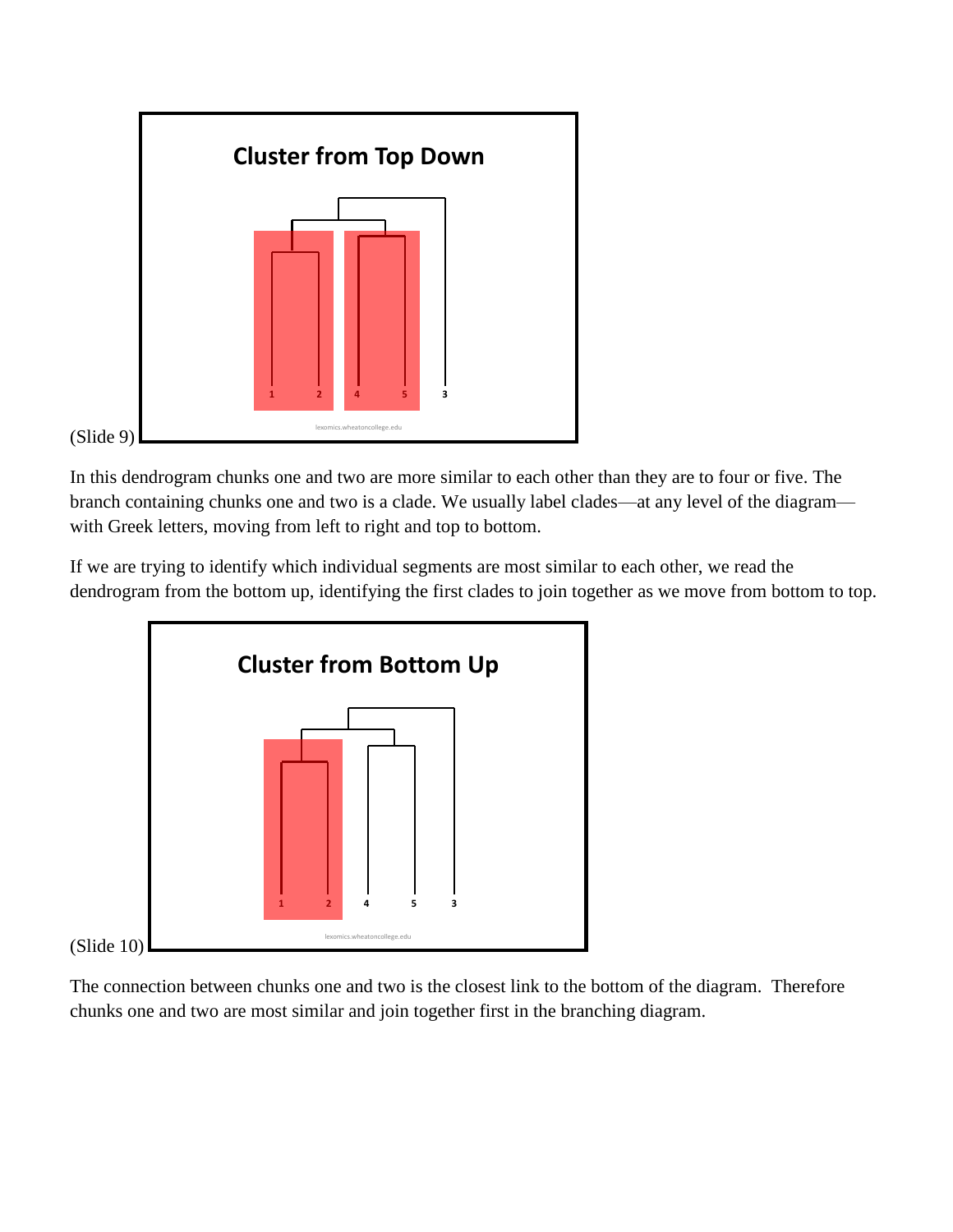

Chunks four and five are similarly clustered, indicating that chunks four and five are more similar to each other than they are to any other chunks.



Moving up, we see that the next joining connects the clade with chunks one and two and the clade with chunks four and five. This geometry indicates that every chunk within that cluster is more similar to each other than to any chunks that join at a higher level (in this case the only other chunk is three).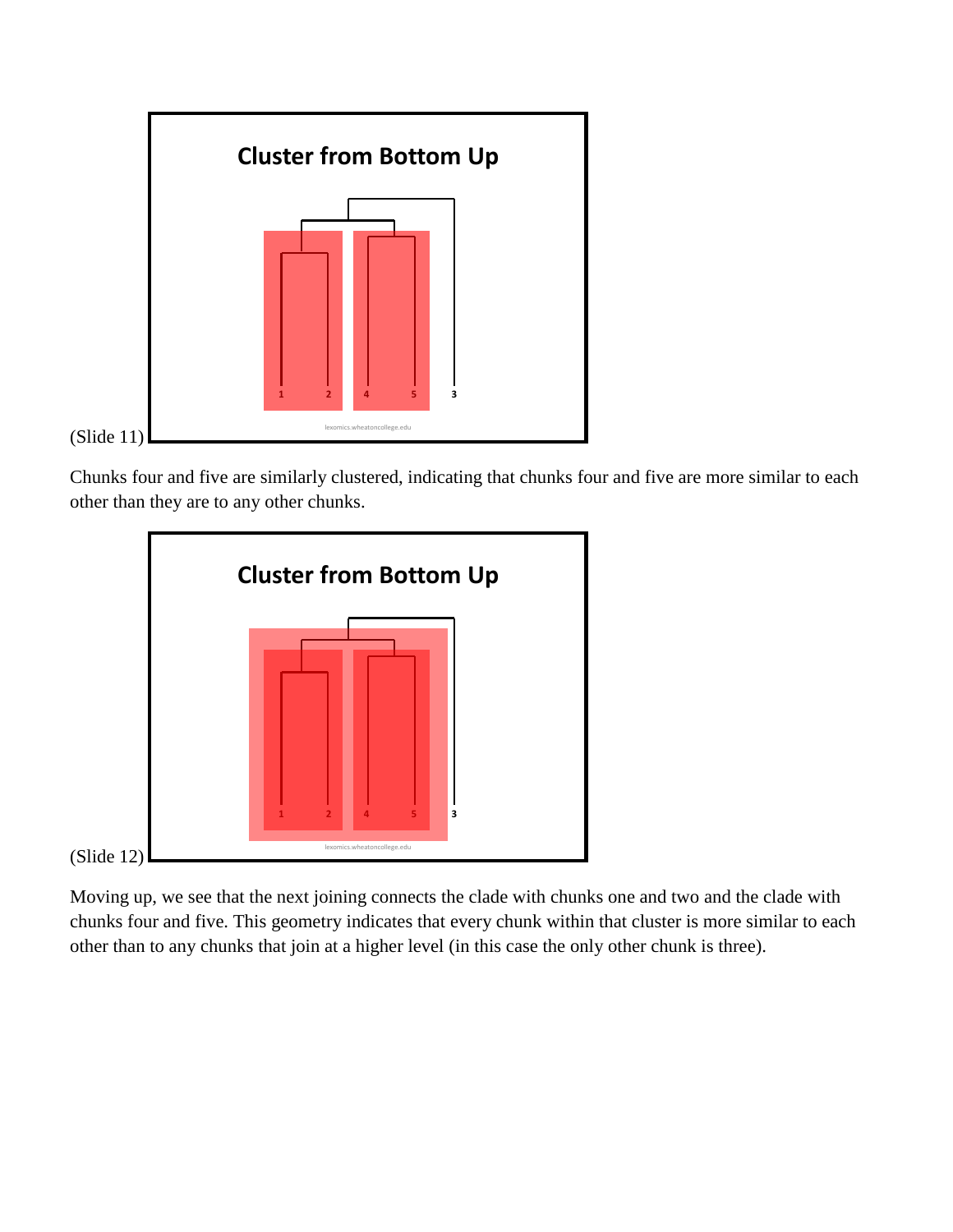

The height of the vertical lines, highlighted here in red, indicates the degree of difference between branches. The longer the line, the greater the difference.



The horizontal orientation of dendrograms is irrelevant. Imagine the dendrogram as a mobile, in which the arms can shift position, but the vertical height and subgroup organization remain constant. For example, it makes no difference whether segment three lies on the left or the right of the other clusters.

By themselves, dendrograms only tell us a bit about the similarities of word patterns in texts. But when we link them to other types of information—like ribbon diagrams or traditional kinds of textual analysis—we can often draw significant conclusions. A dendrogram can tell you where to look more closely, and it can provide independent support or contradiction for various hypotheses about similarity and difference.

By: Michael Drout and Leah Smith